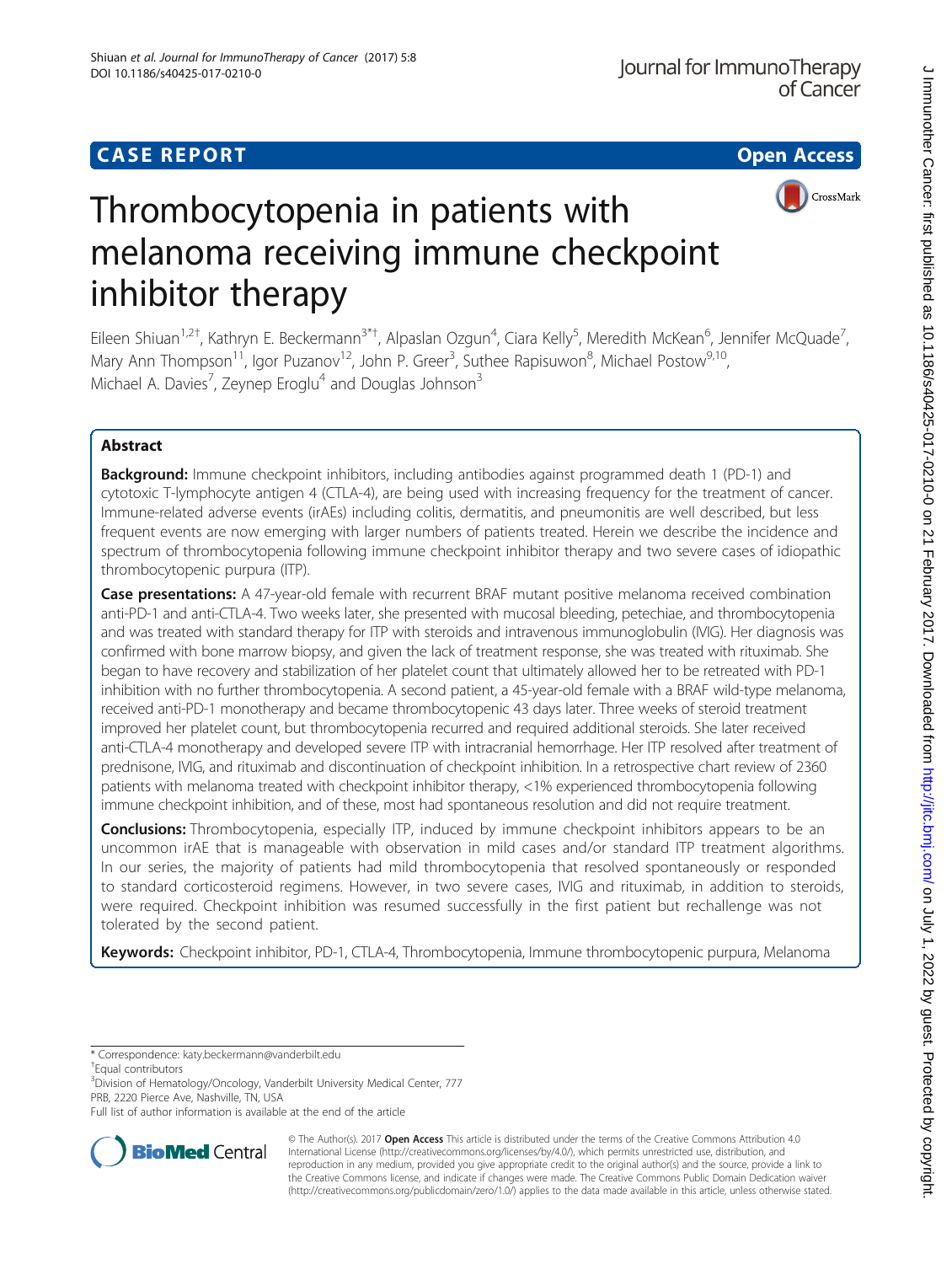## Background

Immune checkpoint inhibitors, including antibodies against programmed death 1 (PD-1) receptor, are quickly becoming a staple in our arsenal of anti-cancer agents. PD-1 signaling normally inactivates effector T cells when bound to its ligands PD-L1 and PD-L2; thus, inhibition of this pathway reinvigorates T cell antitumor responses [[1\]](#page-4-0). Nivolumab and pembrolizumab are monoclonal antibodies that block PD-1 and have demonstrated substantial benefit in melanoma, non-small cell lung cancer, renal cell carcinoma, Hodgkin lymphoma, and numerous other cancers [\[2\]](#page-4-0).

Although inhibitors of PD-1 provide significant therapeutic benefit, many immune-related adverse events (irAEs) have emerged with these therapies. The most common irAEs include dermatologic toxicities and thyroid dysfunction [\[3](#page-4-0)–[5\]](#page-5-0). Other clinically significant toxicities include colitis, hypophysitis, pneumonitis, and hepatitis [[4](#page-5-0)–[7\]](#page-5-0). These events arise from dysregulation of self-tolerance that is normally mediated by PD-1/PD-L1 interactions [\[8\]](#page-5-0). Additionally, anti-PD-1 (specifically nivolumab) may be combined with ipilimumab, an antibody against cytotoxic T-lymphocyte antigen 4 (CTLA-4), which when bound to costimulatory molecules on antigen-presenting cells inactivates T cells. Ipilimumab works synergistically with anti-PD-1 agents and improves antitumor efficacy but also increases the frequency and severity of irAEs [\[3](#page-4-0), [5](#page-5-0)].

Recently, cases of hematologic irAEs were reported with anti-PD-1 therapy, specifically autoimmune hemolytic anemia and immune thrombocytopenic purpura (ITP) [[9](#page-5-0)–[12](#page-5-0)]. Although cases of thrombocytopenia induced by either pembrolizumab or ipilimumab alone have been reported, its incidence, spectrum of severity, and development of ITP have not been established [[13](#page-5-0), [14](#page-5-0)]. Given the rapid rise of immunomodulatory therapy use in numerous cancers, there is a clear need to identify and characterize these hematologic irAEs. Here, we report two cases of severe ITP resulting from checkpoint inhibitor therapy and the largest multi-institutional case series of thrombocytopenia induced by checkpoint inhibitor therapy.

### Case presentations

A 47-year-old patient presented in 2011 with stage IIb melanoma on her left forearm, which was removed by wide local excision with a concurrent negative sentinel lymph node biopsy. Four years later, she presented with recurrent metastatic melanoma with a  $\mathit{BRAF}^{\rm V600M}$  mutation. She initially responded to combination BRAF and MEK inhibition but developed progressive disease within five months. Two weeks later, she received her first infusion of combination ipilimumab and nivolumab. She developed bleeding from mucosal areas and petechiae fifteen days following her first dose of combination checkpoint inhibitor therapy with severe thrombocytopenia (PLT < 5000/uL) and an elevated immature platelet fraction of 15.4% (0.9 to 7.0% normal range). She had no history of autoimmune or coagulation disorders, and the remainder of her laboratory evaluation was unrevealing. She was presumed to have new-onset ITP and was started on methylprednisolone and intravenous immunoglobulin (IVIG) (Fig. [1\)](#page-2-0). After five days of steroids and IVIG without significant improvement in her platelet count, a bone marrow biopsy revealed a hypercellular marrow with increased megakaryocytes (Fig. [2\)](#page-2-0), further supporting the diagnosis of ITP. Her treatment was escalated to weekly rituximab with addition of a single dose of romiplostim, a thrombopoietin analog. Seven days after steroids and IVIG, and two days after rituximab, her platelet counts began to improve, reaching normal range (137,000 to 397,000/uL) by one week, and she subsequently did not require additional platelet transfusions (Fig. [1](#page-2-0)). Between her second and third infusion of rituximab, she transiently relapsed to a platelet count of 54,000/uL. She received a total of four doses of rituximab in accordance with standard therapy for ITP. Eight days after her last dose, she was rechallenged with nivolumab monotherapy and subsequently experienced a partial response with no relapse of her ITP.

A second patient, a 45-year-old female with a BRAF wild-type melanoma, received nivolumab as neoadjuvant therapy in a clinical trial and became thrombocytopenic (49,000/uL) 43 days later. She was asymptomatic and was treated with prednisone for three weeks, with elevation of platelet levels to baseline (307,000/uL). However, thrombocytopenia recurred with a platelet nadir of 28,000/uL, and she required an additional 12-week steroid taper before her platelets recovered. She later developed metastatic disease to the brain and underwent resection of a large frontal lesion, as well as gamma knife irradiation to several smaller lesions. Due to limited treatment options, she was administered ipilimumab monotherapy, eight months after receiving nivolumab. Within eight days, her platelet count decreased from 75,000 to 8000/uL, and two days later, she developed hemorrhage in her intracranial metastasis with no detectable platelets. Her ITP ultimately resolved after treatment with prednisone, IVIG, and rituximab and discontinuation of ipilimumab.

To assess the incidence and clinical patterns of thrombocytopenia, including potential cases of ITP, following immune checkpoint inhibition, we performed retrospective reviews of electronic medical records at Georgetown Lombardi Cancer Center, Memorial Sloan Kettering Cancer Center, Moffitt Cancer Center, MD Anderson Cancer Center, and Vanderbilt-Ingram Cancer Center. Patients with melanoma were included if they experienced thrombocytopenia following treatment with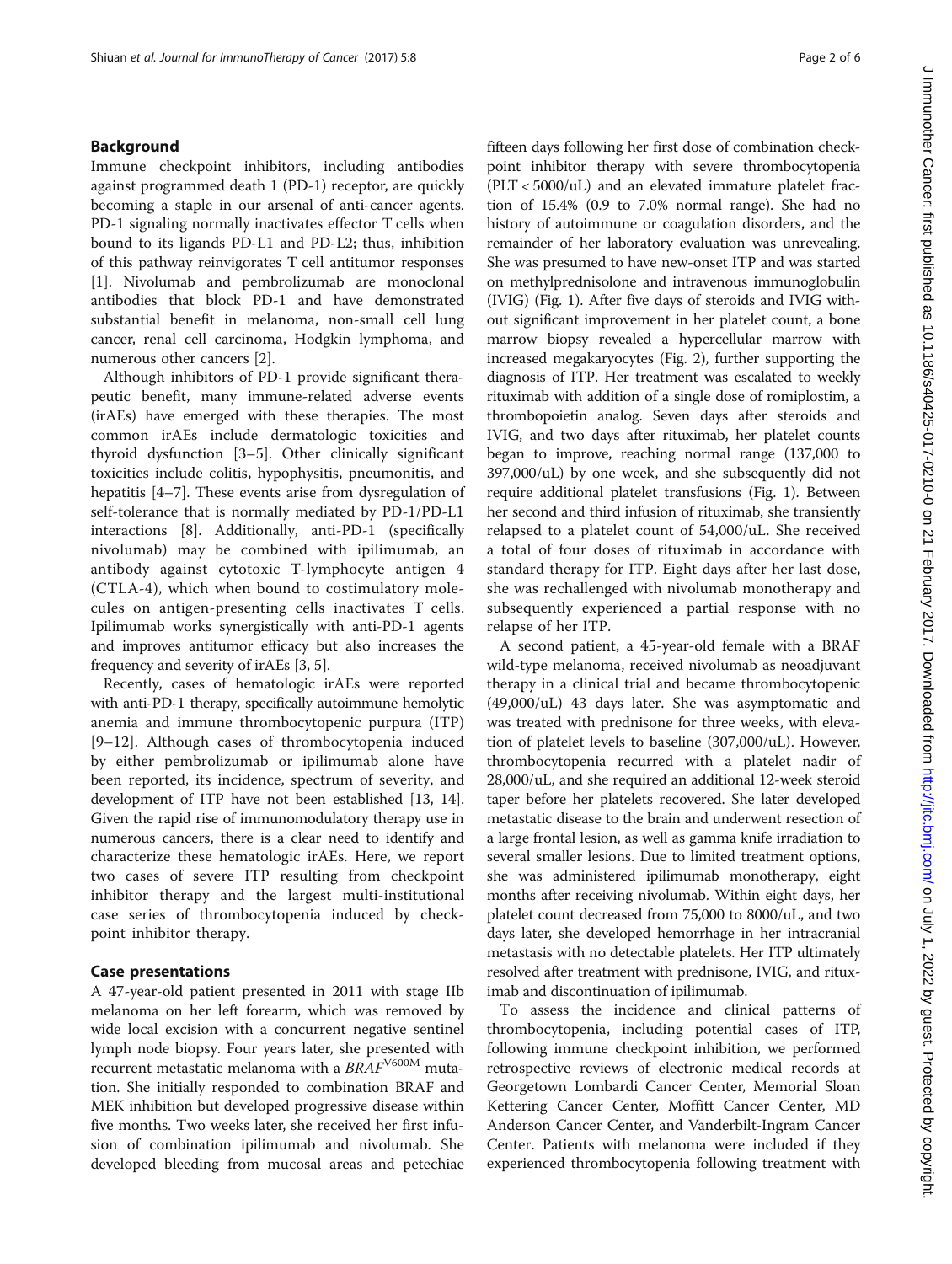<span id="page-2-0"></span>

Fig. 1 Checkpoint inhibitor-induced ITP refractory to glucocorticoids subsequently responds to second-line treatment



Fig. 2 Bone marrow from patient with checkpoint inhibitor-induced ITP before rituximab treatment. H&E stained section of the bone marrow biopsy,  $100 \times$  magnification. The bone marrow is moderately hypercellular for age with trilineage hematopoiesis and increased megakaryocytes (black arrows) with a range of morphologies and mild clustering. These findings, coupled with the patient's peripheral thrombocytopenia and elevated IPF, are compatible with a diagnosis of ITP

a checkpoint inhibitor that was clinically diagnosed as ITP or was not attributable to another cause. The project was approved by IRBs of respective institutions with waiver of consent. Statistical analysis was performed using R version 3.3.0.

We assessed the frequency of thrombocytopenia induced by treatment with checkpoint inhibitors across these five institutions and identified 11 cases, several presumed to be ITP based on clinical diagnostic criteria. A total of 2360 patients with melanoma receiving checkpoint inhibitor therapy were reviewed, suggesting an incidence of well under 1%. These patients were Caucasian men (58%) or women (42%) with melanoma; none had a previous diagnosis of ITP or a history of thrombocytopenia prior to initiation of treatment. Various checkpoint inhibitor regimens were represented (Table [1](#page-3-0)). The average time to onset of checkpoint inhibitor-induced thrombocytopenia was 70 days (range, 12 to 173 days), and the average platelet count was 61,000/uL (range,  $\langle 5000 \rangle$  to 104,000/uL) with an average decrease of 70% from baseline (range, 38 to 99%). No significant differences were found among the varying checkpoint inhibitor regimens.

Of the 11 patients, four required immunosuppressive treatment with corticosteroids, and two of those cases were refractory to steroids. A higher percentage of patients treated with ipilimumab (single agent or combined with nivolumab) required immunosuppressive treatment (75%, 3 of 4) compared to those treated with anti-PD-1 monotherapy (14%, 1 of 7). The majority of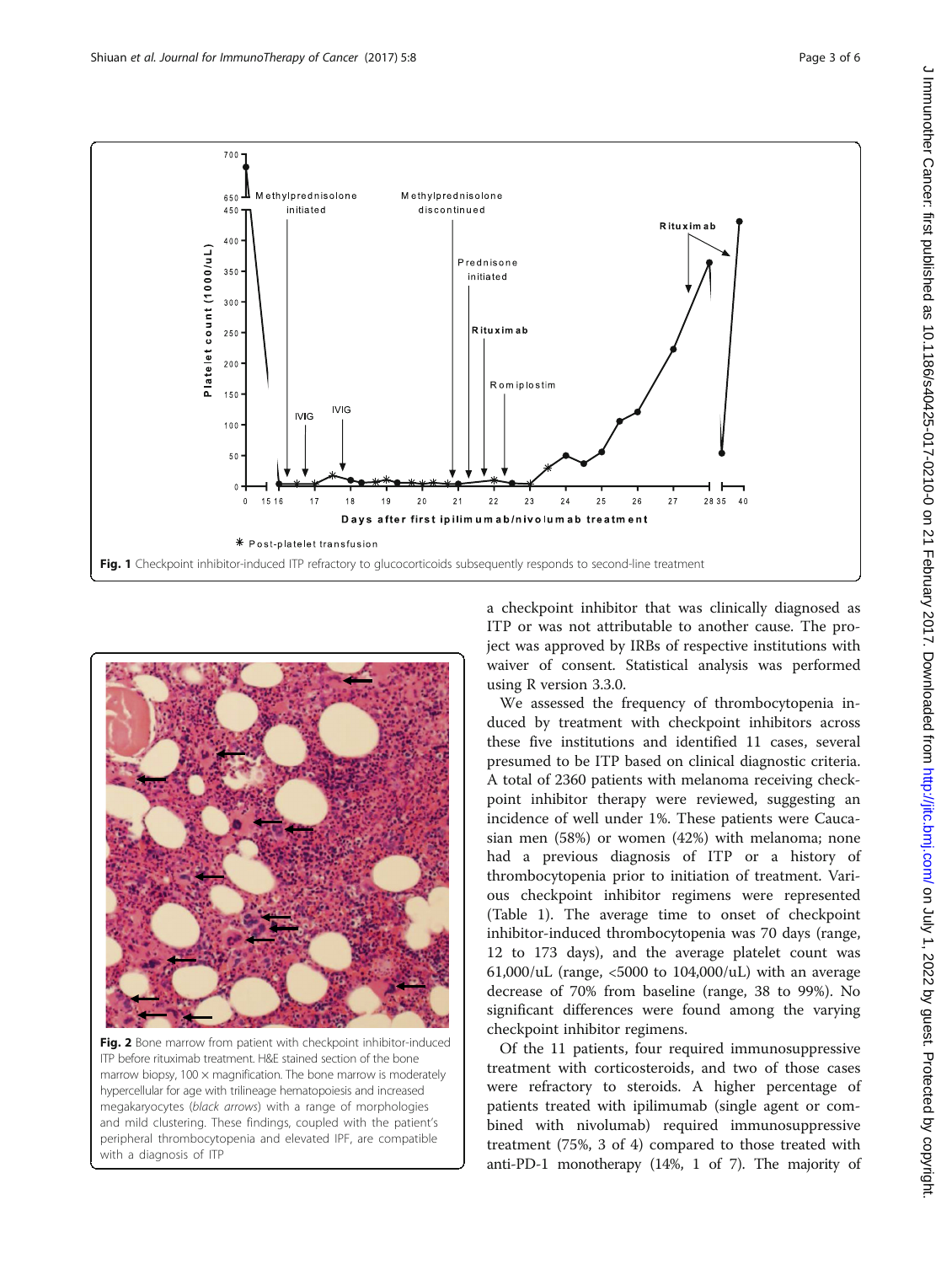<span id="page-3-0"></span>

|                                                                | Case <sup>:</sup>                                                                                                                                                                                                                                                  | Case 2                | Case 3                                          | Case 4                                     | Case 5                                          | Case 6                     | Case 7                        | Case 8                            | Ō<br>Case <sup>1</sup>                                  | Case 10                      | Case 11                    |
|----------------------------------------------------------------|--------------------------------------------------------------------------------------------------------------------------------------------------------------------------------------------------------------------------------------------------------------------|-----------------------|-------------------------------------------------|--------------------------------------------|-------------------------------------------------|----------------------------|-------------------------------|-----------------------------------|---------------------------------------------------------|------------------------------|----------------------------|
| Age, years/sex                                                 | 52/F                                                                                                                                                                                                                                                               | 80/M                  | 55/F                                            | 44/M                                       | 67/M                                            | 45/F                       | 53/M                          | 48/F                              | 36/F                                                    | 56/M                         | <b>M/69</b>                |
| and dosage(s)<br>Checkpoint<br>inhibitor(s)                    | lpi (3 mg/kg) +<br>nivo (1 mg/kg)                                                                                                                                                                                                                                  | Pembro<br>(2 mg/kg)   | lpi (3 mg/kg)<br>$(1 \text{ mg/kg})$<br>$+ niv$ | lpi<br>(3 mg/kg)                           | lpi (3 mg/kg)<br>$(1 \text{ mg/kg})$<br>$+ niv$ | (3 mg/kg)<br>Nivo          | $(2 \text{ mg/kg})$<br>Pembro | (2 mg/kg)<br>Pembro               | Pembro<br>(2 mg/kg)                                     | (3 mg/kg)<br>$\frac{8}{2}$   | (3 mg/kg)<br>$\frac{8}{2}$ |
| Best response<br>to therapy                                    | $\mathbb{R}$                                                                                                                                                                                                                                                       | $\mathbb{R}$          | $\mathbb{R}$                                    | $\mathsf{D}$                               | $\leq$                                          | $\mathsf{D}$               | $\lessgtr$                    | S                                 | $\Omega$                                                | SD                           | $\lessgtr$                 |
| Time to TP<br>onset, days                                      | $\overline{1}$                                                                                                                                                                                                                                                     | $\overline{2}$        | 50                                              | 62                                         | 68                                              | $\frac{1}{2}$              | $\overline{C}$                | 173                               | $\overline{Q}$                                          | 130                          | $\overline{5}$             |
| Other irAEs                                                    | None                                                                                                                                                                                                                                                               | Neurological Endocrin | உ<br>skin                                       | <b>J</b>                                   | Neurological,<br>liver                          | None                       | Neurological,<br>liver        | Skin                              | None                                                    | None                         | None                       |
| Counts at TP<br>onset                                          |                                                                                                                                                                                                                                                                    |                       |                                                 |                                            |                                                 |                            |                               |                                   |                                                         |                              |                            |
| WBC, 10 <sup>3</sup> /uL<br>PLT, 10 <sup>3</sup> /uL<br>HCT, % | 5<br>Less than<br>15.4<br>34                                                                                                                                                                                                                                       | 43.5<br>104<br>5.8    | 37.8<br>61                                      | $\overset{2,8}{\geq} \overset{\sim}{\geq}$ | 35.8<br>86<br>3.8                               | $40.7$                     | 35.3<br>53<br>3.7             | $\frac{0}{2}$ $\frac{0}{2}$<br>89 | 28.2<br>58<br>$\overline{\circ}$                        | 4.9<br>$\frac{4}{7}$         | 28.5<br>74                 |
| % PLT decrease<br>from baseline                                | 99%                                                                                                                                                                                                                                                                | 38%                   | 80%                                             | 91%                                        | 40%                                             | 84%                        | 69%                           | 53%                               | 74%                                                     | $\stackrel{\triangle}{\geq}$ | 75%                        |
| symptoms of TP<br>Signs and                                    | petechiae, gingival<br>bleeding, epistaxis<br>Hematochezia,                                                                                                                                                                                                        | None                  | None                                            | Epistaxis                                  | Bleeding from<br>tumor                          | None                       | None                          | None                              | None                                                    | None                         | None                       |
| Confirmation<br>of ITP                                         | Bone marrow<br>biopsy                                                                                                                                                                                                                                              |                       | Peripheral<br>smear                             |                                            |                                                 |                            |                               |                                   |                                                         |                              |                            |
| Treatment 1/<br>highest PLT                                    | MePRDL + MG/18                                                                                                                                                                                                                                                     | required<br>None      | required<br>None                                | Prednisolone +<br><b>NG/30</b>             | Prednisone/118                                  | Prednisone/307             | required<br>None              |                                   | None required None required None required None required |                              |                            |
| Treatment 2/<br>highest PLT                                    | prednisone/364<br>Rituximab +                                                                                                                                                                                                                                      |                       |                                                 | None required                              | None required                                   | Prednisone/269<br>$\sigma$ |                               |                                   |                                                         |                              |                            |
|                                                                | (pi ipilimumab, Nivo nivolumab, Pembrolizumab, PR partial response, PD progression of disease, SD stable disease, N/A not available, TP thrombocytopenia, GI gastrointestinal, irAEs immune-related adverse<br>Entries with "-" indicate not applicable to patient |                       |                                                 |                                            |                                                 |                            |                               |                                   |                                                         |                              |                            |

events, WBC white blood count, HCT hematocrit, PLT platelet, MePRDL methylprednisolone, IVIG intravenous immunoglobulin<br><sup>a</sup>Patient relapsed after initial steroid treatment events, WBC white blood count, HCT hematocrit, PLT platelet, MePRDL methylprednisolone, IVIG intravenous immunoglobulin

aPatient relapsed after initial steroid treatment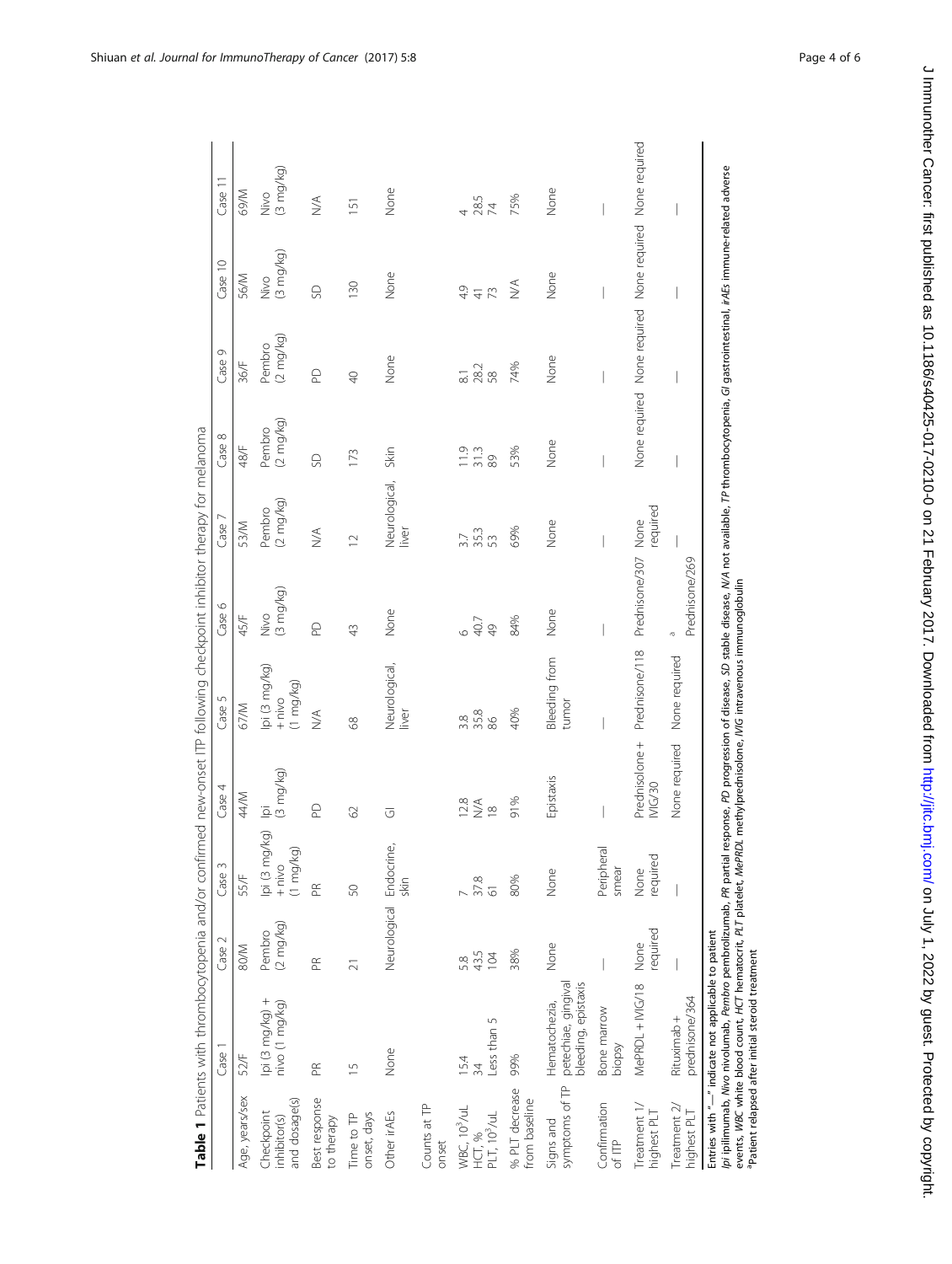<span id="page-4-0"></span>patients displayed no clinical signs or symptoms of thrombocytopenia and required no therapies with spontaneous resolution (Table [1\)](#page-3-0). Our first case described in detail above had the most severe episode of thrombocytopenia with confirmed ITP by bone marrow biopsy.

## Conclusions

Thrombocytopenia, especially ITP, induced by immune checkpoint inhibitors appears to be a relatively uncommon irAE that is manageable with standard treatment algorithms. In our series, the majority of patients had mild thrombocytopenia that resolved spontaneously or responded to standard corticosteroid regimens. However, in two severe cases, steroids, IVIG, and rituximab were administered with ultimate recovery. In the first case, nivolumab monotherapy was resumed with excellent tolerance. On the other hand, the second patient relapsed with subsequent immune checkpoint inhibition.

Primary ITP is a disorder caused by the formation of autoantibodies targeting platelet antigens, leading to thrombocytopenia [\[15\]](#page-5-0). ITP is a diagnosis of exclusion and may be challenging given the lack of specific testing and a wide differential diagnosis. ITP is thought to occur after an inciting event activates or alters the immune system, such as an infection, hematopoietic malignancy, or pharmacologic immune checkpoint inhibition [\[16](#page-5-0)]. However, most cases are idiopathic in etiology. A majority of acute cases (50–90%) are responsive to standard corticosteroid and IVIG therapy, though a fraction of cases require second-line treatment, usually involving a combination of rituximab and a thrombopoietin agonist [[17\]](#page-5-0). In mouse models, there is loss of peripheral selftolerance through alteration of immune homeostasis and evidence of regulatory T cell (Treg) deficiency associated with ITP [[18\]](#page-5-0). Comparison of bone marrow between patients with ITP and normal donors revealed that those with ITP have lower levels of Tregs and abnormal levels of Th1 and Th17 cells [[16\]](#page-5-0). Recent work demonstrated that patients with chronic ITP exhibit lower levels of PD-1 expression in total peripheral blood samples, compared with healthy controls [\[19](#page-5-0), [20](#page-5-0)]. A single case report showed that a patient who developed nivolumabinduced ITP had higher PD-1 expression on B cells [[11](#page-5-0)].

Our experience suggests that thrombocytopenia, including ITP, may rarely complicate immune checkpoint inhibitor therapy but is usually mild and can resolve spontaneously or with standard treatment algorithms. The onset of ITP varies substantially, though a majority occurs within the first 12 weeks after initiation of checkpoint inhibition, consistent with other irAEs [[21](#page-5-0)–[23](#page-5-0)]. Although our observations on checkpoint inhibitor rechallenge after resolution of ITP are limited, our experience suggests that increased clinical vigilance should be used, especially with ipilimumab.

#### Abbreviations

CTLA-4: Cytotoxic T-lymphocyte antigen 4; irAE: Immune-related adverse event; ITP: Immune thrombocytopenic purpura; IVIG: Intravenous immunoglobulin; PD-1: Programmed death 1; PD-L1: Programmed death ligand 1; PD-L2: Programmed death ligand 2; Treg: Regulatory T cell

#### Acknowledgements

The authors would like thank the patients presented in this study.

#### Funding

This work was supported by funding from the National Institutes of Health (T32 GM0734, E.S. and K23 CA204726, D.J.), the Merck-Cancer Research Institute Irvington fellowship (K.B.), and the Brock Endowment fellowship (K.B.).

#### Availability of data and materials

All data generated or analyzed during this study are included in this article.

#### Authors' contributions

E.S. and K.B. collected and analyzed the data and wrote the manuscript; E.S. created the figures and table; K.B. coordinated data collection from outside institutions and IRB approvals; E.S., K.B., C.K., A.O., Z.E., M.M., J.M., and S.R. collected patient data; M.A. evaluated bone marrow biopsy; D.J. provided expertise and wrote and edited the manuscript. All authors read and approved the manuscript.

#### Competing interests

D.J. is on advisory boards for Bristol Myers Squibb and Genoptix and receives research funding from Incyte.

#### Consent for publication

A general research consent was signed by study participants to cover the identifying data in the manuscript, including Table [1](#page-3-0).

#### Ethics approval and consent to participate

This work was approved by IRBs of all contributing institutions with waiver of consent, including the Vanderbilt University Medical Center IRB, Memorial Sloan Kettering Cancer Center IRB, Georgetown University Medical Center IRB, Moffitt Cancer Center IRB, and MD Anderson IRB.

#### Author details

<sup>1</sup>Medical Scientist Training Program, Vanderbilt University Medical Center Nashville, TN 37232, USA. <sup>2</sup> Department of Cancer Biology, Vanderbilt University Medical Center, Nashville, TN 37232, USA. <sup>3</sup>Division of Hematology/Oncology, Vanderbilt University Medical Center, 777 PRB, 2220 Pierce Ave, Nashville, TN, USA. <sup>4</sup>Department of Cutaneous Oncology, Moffitt Cancer Center and Research Institute, Tampa, FL 33612, USA. <sup>5</sup>Sarcoma Oncology Service, Department of Medicine, Memorial Sloan Kettering Cancer Center, New York, NY 10065, USA. <sup>6</sup>Division of Cancer Medicine, University of Texas MD Anderson Cancer Center, Houston, TX 77030, USA. <sup>7</sup>Melanoma Medical Oncology, University of Texas MD Anderson Cancer Center, Houston, TX 77030, USA. <sup>8</sup>Division of Hematology/Oncology, Lombardi Comprehensive Cancer Center, Georgetown University, Washington, DC 20057, USA. <sup>9</sup>Melanoma and Immunotherapeutics Service, Department of Medicine, Memorial Sloan Kettering Cancer Center, New York, NY 10065, USA. <sup>10</sup>Weill Cornell Medical College, Cornell University, New York, NY 10065, USA. <sup>11</sup>Department of Pathology, Microbiology, and Immunology, Vanderbilt University Medical Center, Nashville, TN 37232, USA. <sup>12</sup>Roswell Park Cancer Institute, Buffalo, NY 14263, USA.

#### Received: 2 November 2016 Accepted: 6 January 2017 Published online: 21 February 2017

#### References

- 1. Chen L, Han X. Anti–PD-1/PD-L1 therapy of human cancer: past, present, and future. J Clin Invest. 2015;125:3384–91.
- 2. Wolchok JD. PD-1 blockers. Cell. 2015;162:937.
- 3. Larkin J, Chiarion-Sileni V, Gonzalez R, Grob JJ, Cowey CL, Lao CD, Schadendorf D, Dummer R, Smylie M, Rutkowski P, et al. Combined Nivolumab and Ipilimumab or Monotherapy in Untreated Melanoma. N Engl J Med. 2015;373:23–34.